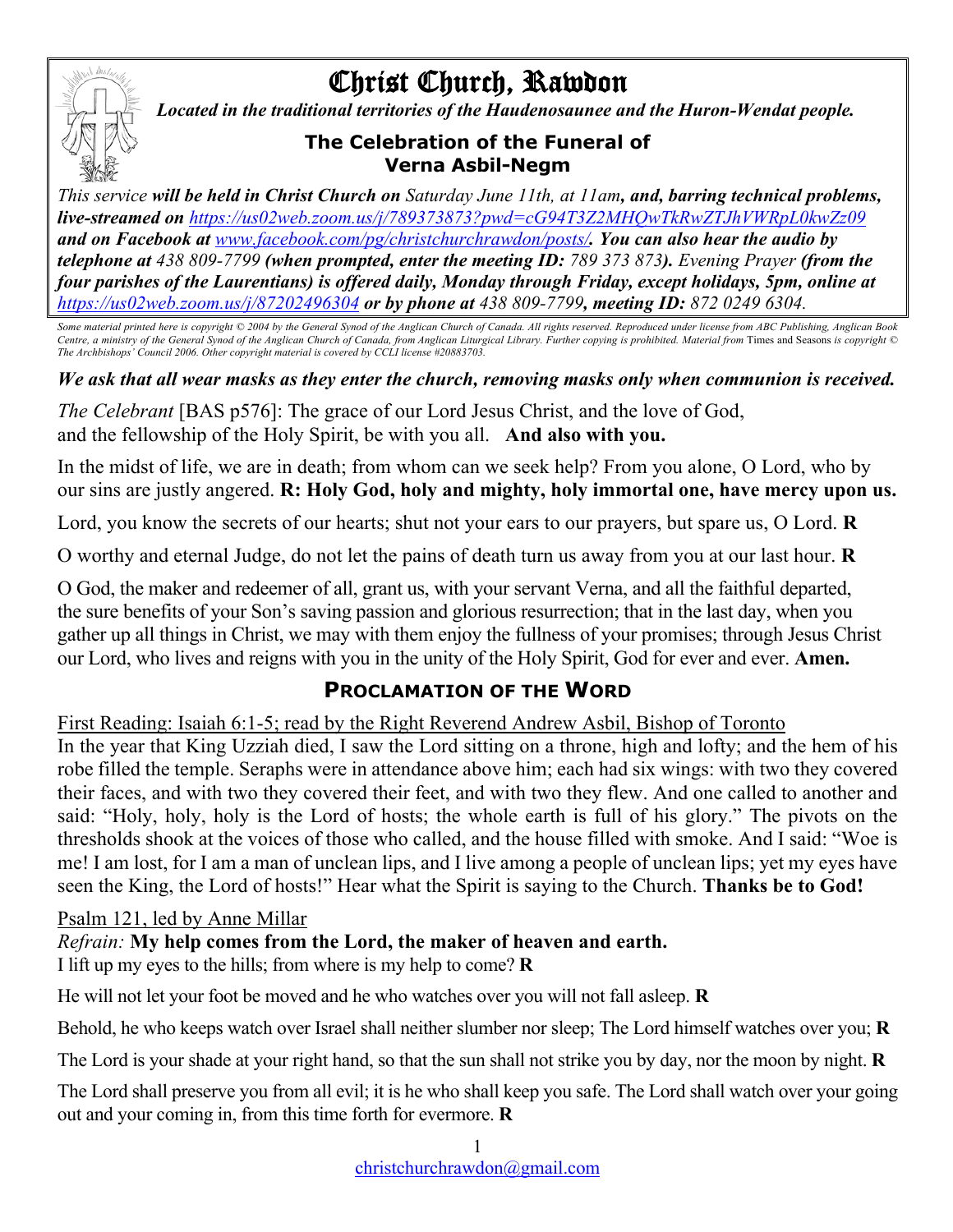#### Second Reading: Romans Ch. 1: 8-12, read by Brenda Purcell

First, I thank my God through Jesus Christ for all of you, because your faith is proclaimed throughout the world. For God, whom I serve with my spirit by announcing the gospel of his Son, is my witness that without ceasing I remember you always in my prayers, asking that by God's will, I may somehow at last succeed in coming to you. For I long to see you so that I may share with you some spiritual gift so that you may be strengthened or rather so that we may be mutually encouraged by each other's faith, both yours and mine. Hear what the Spirit is saying to the Church. **Thanks be to God!**

*Gospel Processional Hymn CP 522, Rock of Ages*

| Rock of Ages, cleft for me,         | Not the labors of my hands      |
|-------------------------------------|---------------------------------|
| let me hide myself in thee;         | can fulfill thy law's demands;  |
| let the water and the blood,        | could my zeal no respite know,  |
| from thy wounded side which flowed, | could my tears forever flow,    |
| be of sin the double cure;          | all for sin could not atone;    |
| save from wrath and make me pure.   | thou must save, and thou alone. |

The Ven Dr Edward Simonton OGS: The Lord be with you. **And also with you.** The Holy Gospel of our Lord Jesus Christ according to John [6: 35-40]. **Glory to you, Lord Jesus Christ.** Jesus said to them, "I am the bread of life. Whoever comes to me will never be hungry, and whoever believes in me will never be thirsty. But I said to you that you have seen me and yet do not believe. Everything that the Father gives me will come to me, and anyone who comes to me I will never drive away, for I have come down from heaven not to do my own will but the will of him who sent me. And this is the will of him who sent me, that I should lose nothing of all that he has given me but raise it up on the last day. This is indeed the will of my Father, that all who see the Son and believe in him may have eternal life, and I will raise them up on the last day."

The Gospel of Christ. **Praise to you, Lord Jesus Christ.**

*Gospel Recessional Hymn CP 522, Rock of Ages, Cleft for Me*

**Nothing in my hand I bring, simply to the cross I cling; naked, come to thee for dress; helpless, look to thee for grace; foul, I to the fountain fly; wash me, Savior, or I die.** 

**While I draw this fleeting breath, when mine eyes shall close in death, when I soar to worlds unknown, see thee on thy judgment throne, Rock of Ages, cleft for me, let me hide myself in thee**

#### **PROMULGATION OF THE WORD**

The Ven Dr Edward Simonton OGS

*Let us rise and confess the faith of our baptism, saying:*

**I believe in God, the Father almighty, creator of heaven and earth. I believe in Jesus Christ, his only Son, our Lord, who was conceived by the Holy Spirit and born of the virgin Mary. He suffered under Pontius Pilate, was crucified, died, and was buried; he descended to the dead. The third day he rose again from the dead. He ascended to heaven and is seated at the right hand of God the Father almighty. From thence he will come to judge the living and the dead. I believe in the Holy Spirit, the Holy Catholic church, the communion of saints, the forgiveness of sins, the resurrection of the body, and the life everlasting. Amen.**

**Eulogy: The Asbil Family**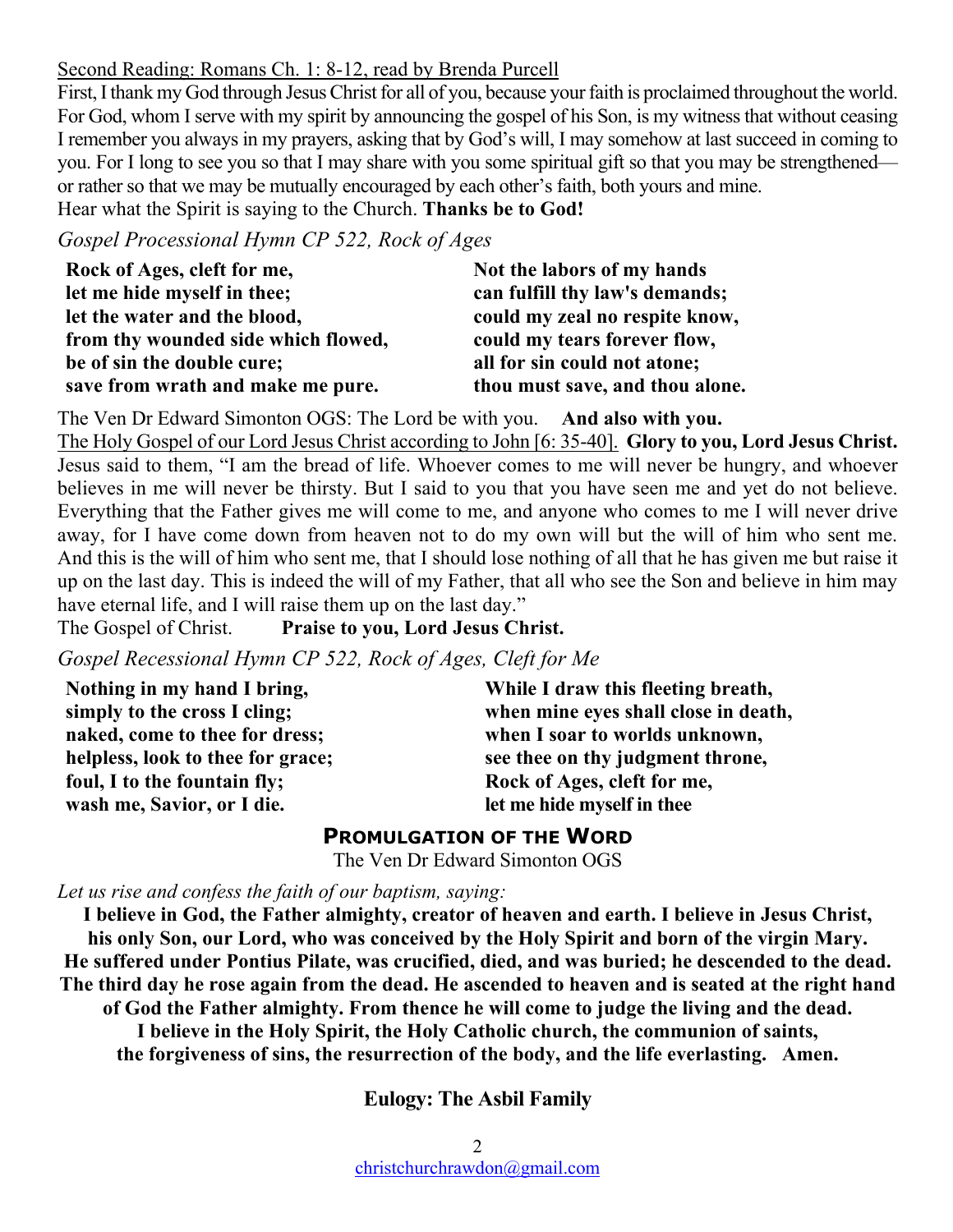## *Intercessions and Thanksgivings [BAS p579] Led by John Clague*

Almighty God, you have knit your chosen people together in one communion, in the mystical body of your Son, Jesus Christ our Lord. Give to your whole Church in heaven and on earth your light and your peace. **Hear us, Lord [R].**

May all who have been baptized into Christ's death and resurrection die to sin and rise to newness of life and may we with him pass through the grave and gate of death to our joyful resurrection. **R**

Grant to us who are still in our pilgrimage, and who walk as yet by faith, that your Holy Spirit may lead us in holiness and righteousness all our days. **R**

Grant to your faithful people pardon and peace, that we may be cleansed from all our sins and serve you with a quiet mind. **R**

Grant to all who mourn a sure confidence in your loving care that casting all their sorrow on you, they may know the consolation of your love. **R**

Give courage and faith to those who are bereaved, that they may have strength to meet the days ahead in the comfort of a holy and certain hope, and in the joyful expectation of eternal life with those they love. **R**

Grant us grace to entrust Verna to your never–failing love which sustained her in this life. Receive her into the arms of your mercy and remember her according to the favour you bear for your people. **R. Amen.**

*Celebrant:* The peace of the Lord be always with you. **And also with you.**

*Hymn at the Preparation of the Altar, CP 615, Just as I am*

| 1 Just as I am, without one plea,           | 3 Just as I am, though tossed about     |
|---------------------------------------------|-----------------------------------------|
| but that thy blood was shed for me,         | with many a conflict, many a doubt,     |
| and that thou bidd'st me come to thee,      | fightings and fears within, without,    |
| O Lamb of God, I come, I come.              | O Lamb of God, I come, I come.          |
| 2 Just as I am, and waiting not             | 4 Just as I am, thou wilt receive,      |
| to rid my soul of one dark blot,            | wilt welcome, pardon, cleanse, relieve; |
| to thee, whose blood can cleanse each spot, | because thy promise I believe,          |
| O Lamb of God, I come, I come.              | O Lamb of God, I come, I come.          |

*Celebrant:* God of mercy, accept the worship we offer you this day. Increase, we pray, our faith, deepen our hope, and confirm us in your eternal love. We ask this in the name of Jesus Christ the Lord.. **Amen.**

*Eucharistic Prayer 6 [BAS p207]*

*Priest:* The Lord be with you.<br>*Priest:* Lift up your hearts. *People:* We lift them to the *People:* We lift them to the Lord. *Priest:* Let us give thanks to the Lord our God. *People:* **It is right to give our thanks and praise.**

…, we acclaim you, and glorify your name, as we sing,

**Holy, holy, holy Lord, God of Power and Might, heaven and earth are full of your glory. Hosanna in the highest. Blessèd is he who comes in the name of the Lord: Hosanna in the highest, Hosanna in the highest.**

…., this bread and this cup, we praise you and we bless you.

**We praise you, we bless you, we give thanks to you, and we pray to you, Lord our God.** …., in the unity of the Holy Spirit, for ever and ever. Amen.

And now, as our Saviour Christ has taught us, we are bold to say, **Our Father, who art in heaven…**